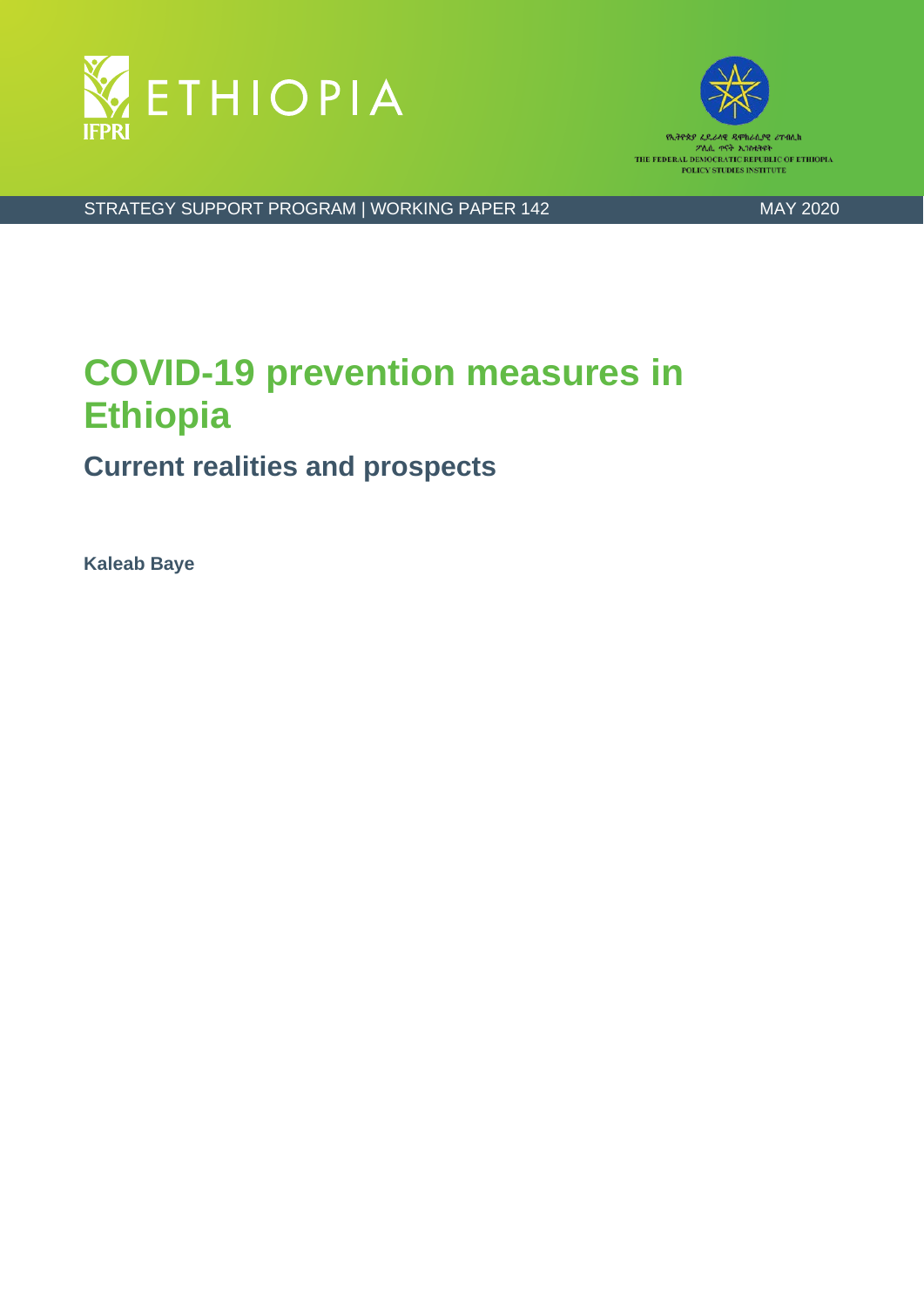# **CONTENTS**

# **TABLES**

| Table 1; Potential enablers and barriers for social distancing to contain COVID-19                   |  |
|------------------------------------------------------------------------------------------------------|--|
| Table 2: Selected actions taken since the confirmation of the first COVID-19 case in Ethiopia, March |  |
|                                                                                                      |  |

# **FIGURES**

| Figure 1: Number of confirmed COVID-19 cases in Ethiopia, March and April 2020 3                    |  |
|-----------------------------------------------------------------------------------------------------|--|
| Figure 2: Number of COVID-19 tests in Ethiopia per thousand, March and April 2020 4                 |  |
| Figure 3: Access to communication platforms related to COVID-19 health messaging 5                  |  |
|                                                                                                     |  |
| Figure 5: Population living in households that relies on a water source more than 30 minutes round- |  |
| Figure 6: Household water, sanitation and hygiene (WASH) characteristics, by wealth quintile  6     |  |
|                                                                                                     |  |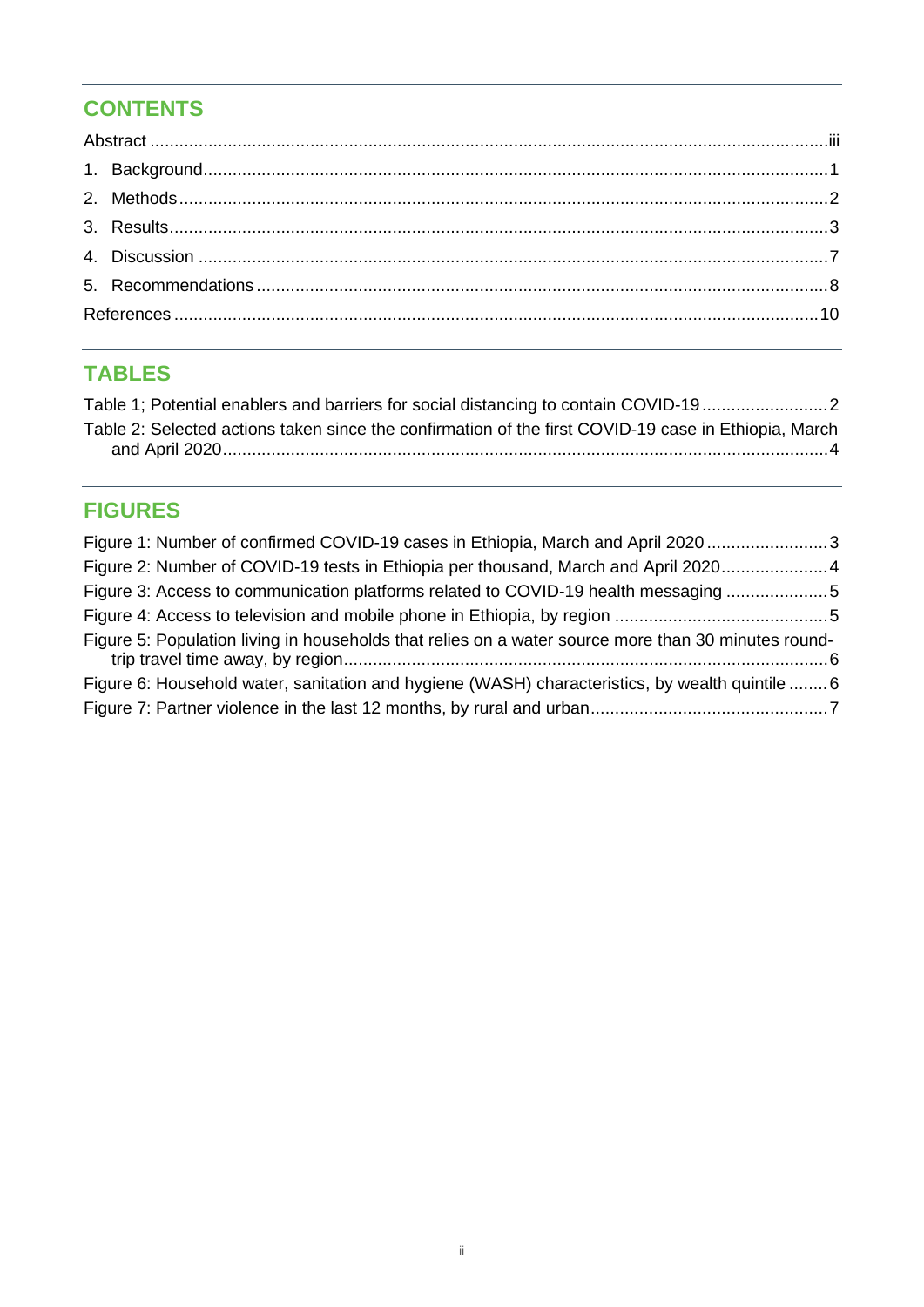# <span id="page-2-0"></span>**ABSTRACT**

Immediately after the first confirmed case of COVID-19 in Ethiopia in March 2020, the Government of Ethiopia took several public health measures to prevent increased levels of infection These included closing all schools and restricting large gatherings and movements of people. Handwashing and social distancing were the main prevention measures that government has communicated to the general public through various media platforms.

Using the latest round of the Ethiopian Demographic and Health Survey, COVID-19 relevant indicators related to household access to communication platforms; access to water, sanitation, and hygiene (WASH); and characteristics of the home environment were assessed. The analysis shows that a sizeable proportion of the rural population does not have access to the media platforms used to publicize COVID-19 prevention measures. Moreover, without aggressive interventions, current levels of access to water and soap are suboptimal to adopt the hand-washing recommendations, particularly in rural areas. The low proportion of households with electricity, refrigeration, or internet connection and the relatively high prevalence of partner violence suggest that implementing the stay and work from home measures will be challenging.

Public health measures that slow down the transmission of the virus should be continued and efforts to prevent transmission to rural areas should be prioritized. Communication platforms and messaging will need to be adapted to different local realities to make any COVID-19 containment recommendations operational. WASH-related support should be ramped-up, and addressing barriers to staying at home, such as the risk of partner violence, should be considered. The efforts needed to end the current pandemic in Ethiopia, as well as similar pandemics in the future, illuminates the serious challenges related to WASH and to the inequalities between rural and urban areas that need urgent attention.

**Keywords**: COVID-19 prevention, water, hygiene, sanitation, Ethiopia, inequalities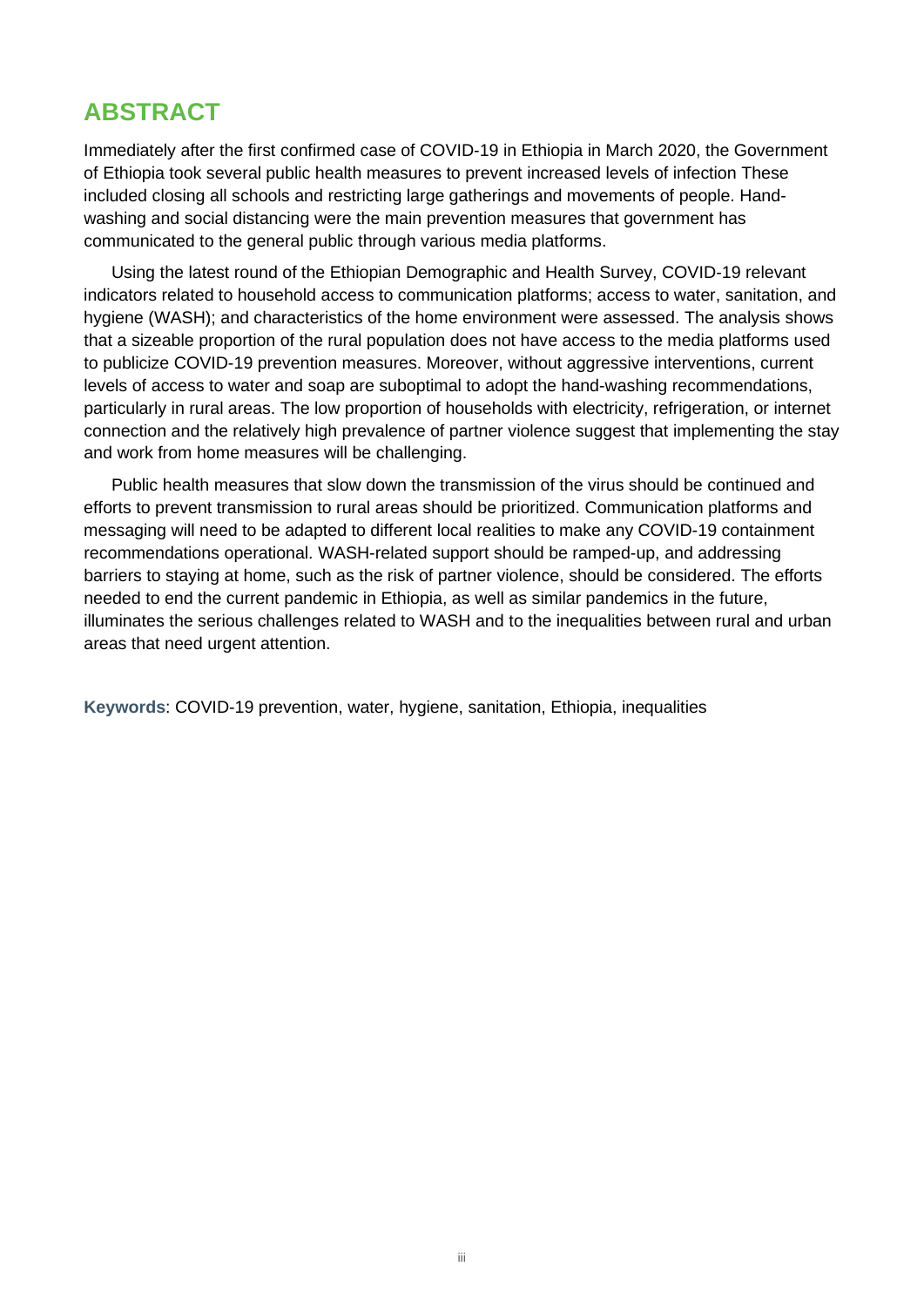# <span id="page-3-0"></span>**1. BACKGROUND**

The outbreak of coronavirus disease 2019 (COVID-19) started in late 2019 in Wuhan, China. The virus causing the disease is now found throughout the world and continues to spread at an alarming rate. In the absence of a vaccine, non-pharmaceutical interventions have been the mainstay of countries' efforts to prevent new infections. Classic public health interventions are being applied to slow down transmissions and to avoid overstretching health systems. Isolation, quarantine, social distancing, and community containment are being rapidly implemented (Cohen & Kupferschmidt 2020). These actions have been shown to successfully slow down transmission and, as seen in China and South Korea, has led to containment of the virus (Maier & Brockmann 2020).

The following basic measures to reduce transmission of COVID-19 have been recommended by the World Health Organization (WHO) and have been adopted by the Ethiopian Government:

- Wash hands frequently using soap;
- **Maintain social distancing;**
- **Stay informed and follow advice given by your healthcare provider;**
- Stay at home if you begin to feel sick; and
- If you develop fever or cough or experience difficulty breathing, seek medical advice and call in advance the center assigned for COVID-19 response

At the end of April 2020, the confirmed cases of COVID-19 in Ethiopia were less than 150 (MoH & EPHI 2020). At current levels of infection, public health measures still hold promise to slow and ultimately contain the spread of COVID-19. If effective, such measures can prevent a partial or total shutdown of economic activities in the country (Wilder-Smith & Freedman 2020). In response to COVID-19, the Government of Ethiopia has been taking a series of policy actions beyond public health initiatives alone (IMF 2020). These include closing schools, restricting use of public transportation, banning large meetings, and suspending sporting and religious gatherings. A state of emergency has been put in effect and staying at home and working from there has been strongly advised (OPM 2020). Moreover, three-month advance payments have been provided to beneficiaries of the Urban Productive Safety Net Program (UPSNP), the number of beneficiaries has been increased, and handouts of food and hygiene supplies have been provided them (IMF 2020; Terefe 2020). To further bridge inequalities, a national resource mobilization initiative has been established with the aim of supporting the most vulnerable. While these efforts are commendable, their sustainability over an extended partial or full lockdown period is uncertain.

A number of viewpoints have been recently published on the potential impact of COVID-19 in Ethiopia on the economy (Geda 2020; UNICEF 2020), agricultural value chains (Tamru et al. 2020), and food security and nutrition (HLPE 2020). All of these suggest that extended restrictions on movement and other lockdown measures can lead to a major social and economic crisis (Loayza & Pennings 2020). While global discussions have focused on the trade-offs between health and wealth, rapid and effective public health interventions are part of the solution to the economic hardships that may result from any extended lockdown, if basic prevention measures fail. However, there is limited information on the extent to which basic public health measures, such as handwashing and social distancing, can be adopted in different parts of Ethiopia. What is the level of preparedness needed? Which communication platforms are likely to be most effective in providing guidance to all Ethiopians on how best to prevent COVID-19 transmission? Answering these questions is important to guide current public health interventions, to increase preparedness, and to inform how best to implement any relaxation to restrictions.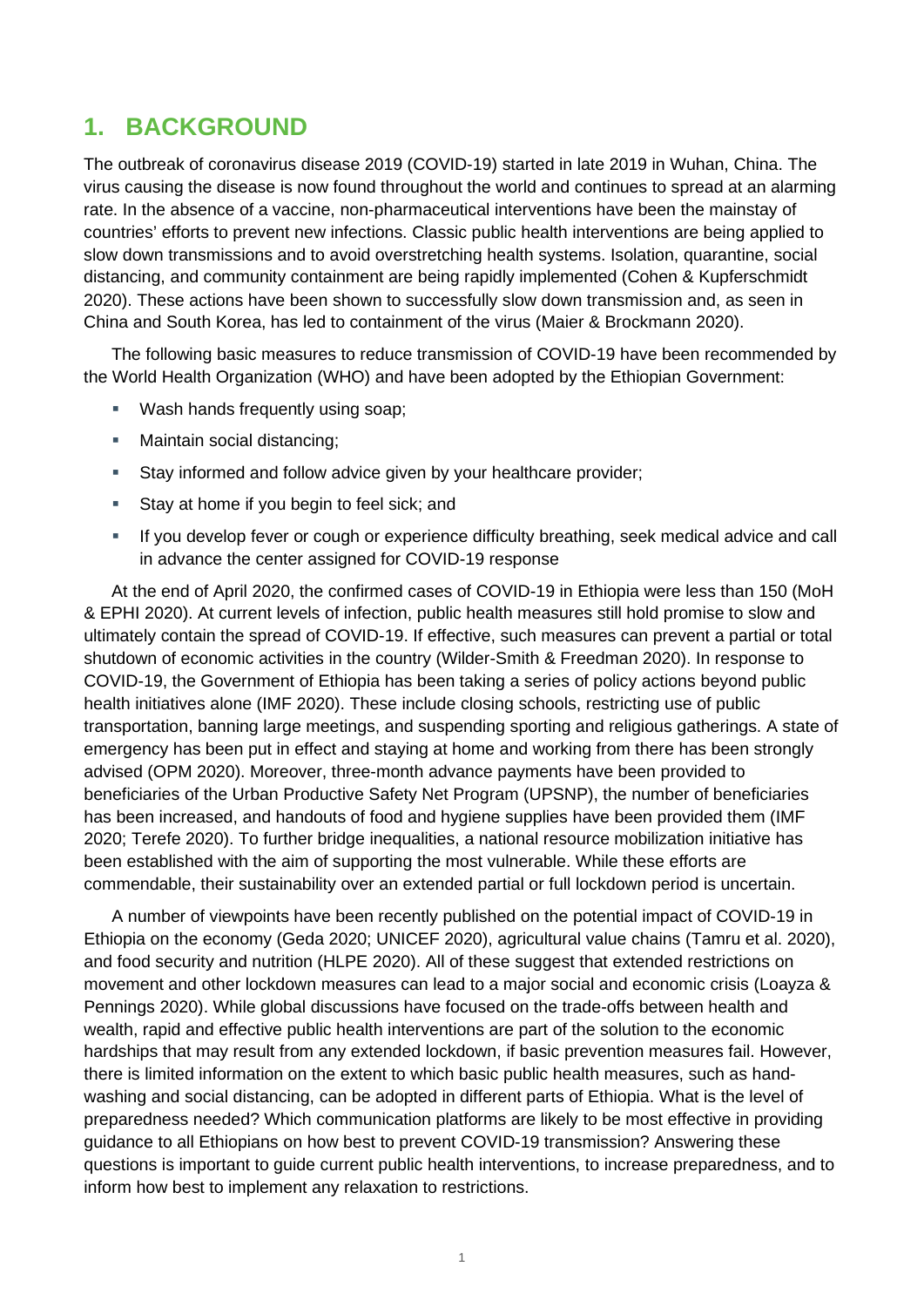# <span id="page-4-0"></span>**2. METHODS**

The 2016 Ethiopia Demographic and Health Survey (DHS) was used to aggregate COVID-19 relevant indicators. The DHS is a cross-sectional survey that is representative at national and regional levels. The 2016 round is the most recent round of the survey in Ethiopia.

Several groups of indicators related to COVID-19 prevention were examined in the DHS data. Descriptive statistics on these indicators are presented in Table 1.

<span id="page-4-1"></span>

|                                                                                   | <b>Total</b>             | <b>Rural</b> | <b>Urban</b> |
|-----------------------------------------------------------------------------------|--------------------------|--------------|--------------|
| <b>Access to water</b>                                                            |                          |              |              |
| Water piped into dwelling, % of population                                        |                          | 0.1          | 4.1          |
| Water piped into yard/plot, % of population                                       | 10.2                     | 1.5          | 58.0         |
| Use a public tap or standpipe, % of population                                    |                          | 18.6         | 13.4         |
| Water source 30 minutes or more round trip travel time from home, % of population | 47.6                     | 53.9         | 13.8         |
| <b>Sanitation</b>                                                                 |                          |              |              |
| Use open defecation, % of population                                              | 32.9                     | 37.7         | 6.8          |
| Use unimproved toilet facility, % of population                                   | 87.3                     | 94.3         | 49.0         |
| Use shared improved toilet facility, % of population                              | 6.7                      | 1.4          | 30.9         |
| Use soap and water for washing, % of population                                   | 13.0                     | 7.4          | 27.8         |
| <b>Home environment</b>                                                           |                          |              |              |
| Households with one room for sleeping, % of households<br>70.3                    |                          | 71.6         | 65.2         |
| Persons per sleeping room, mean<br>3.4                                            |                          | 3.6          | 2.4          |
| Household members, mean                                                           |                          | 4.9          | 3.5          |
| 5.3<br>Own a refrigerator, % of households                                        |                          | 0.4          | 24.4         |
| Have electricity in home, % of population                                         | 20.8                     | 7.7          | 92.2         |
| Men with internet access in the last 12 months, % of men                          | 11.4                     | 4.0          | 44.9         |
| Women with internet access in the last 12 months, % of women                      | $\overline{\phantom{0}}$ | 0.7          | 17.5         |
| Have members aged 65+ years, % of households                                      | 18.3                     | 19.8         | 12.3         |
| 1.9<br>Have only members age 65+ years, % of households                           |                          | 2.0          | 1.3          |
| Have members from three generations, % of households                              |                          | 12.5         | 7.9          |

Source: Analysis by author of 2015/16 Ethiopia Demographic and Health Survey.

- **Access to timely information** As access to timely information is critical for the adoption of recommended prevention practices, the proportion of households possessing a television, radio, mobile phone, or individuals having access to newspaper, radio, or television at least once a week were assessed by gender and rural-urban. Mobile phones served as a radio, but also gave access to COVID-19 related messages on prevention that were disseminated by Ethio telecom every time a user called a number.
- **Access to water and sanitation** A basic prevention measure is to wash hands with soap frequently or use alcohol-based sanitizers. Hand-sanitizers are not routinely available and thus have not been captured in the DHS. However, indicators on access to safe water, toilet facilities, and hand-washing facilities are available and their availability and accessibility calculated to highlight WASH status and potential gaps.
- **Enablers and barriers to social distancing** Indicators captured by the DHS that may be relevant proxies to assess the feasibility of social distancing include a number of home environment indicators, including the number of household members, the mean number of people per sleeping room, and the proportion of households with only one room for sleeping. The proportion of households with access to refrigeration, electricity, and internet also were calculated, as these may enable those staying at home to avoid frequent visits to shops or to work from home.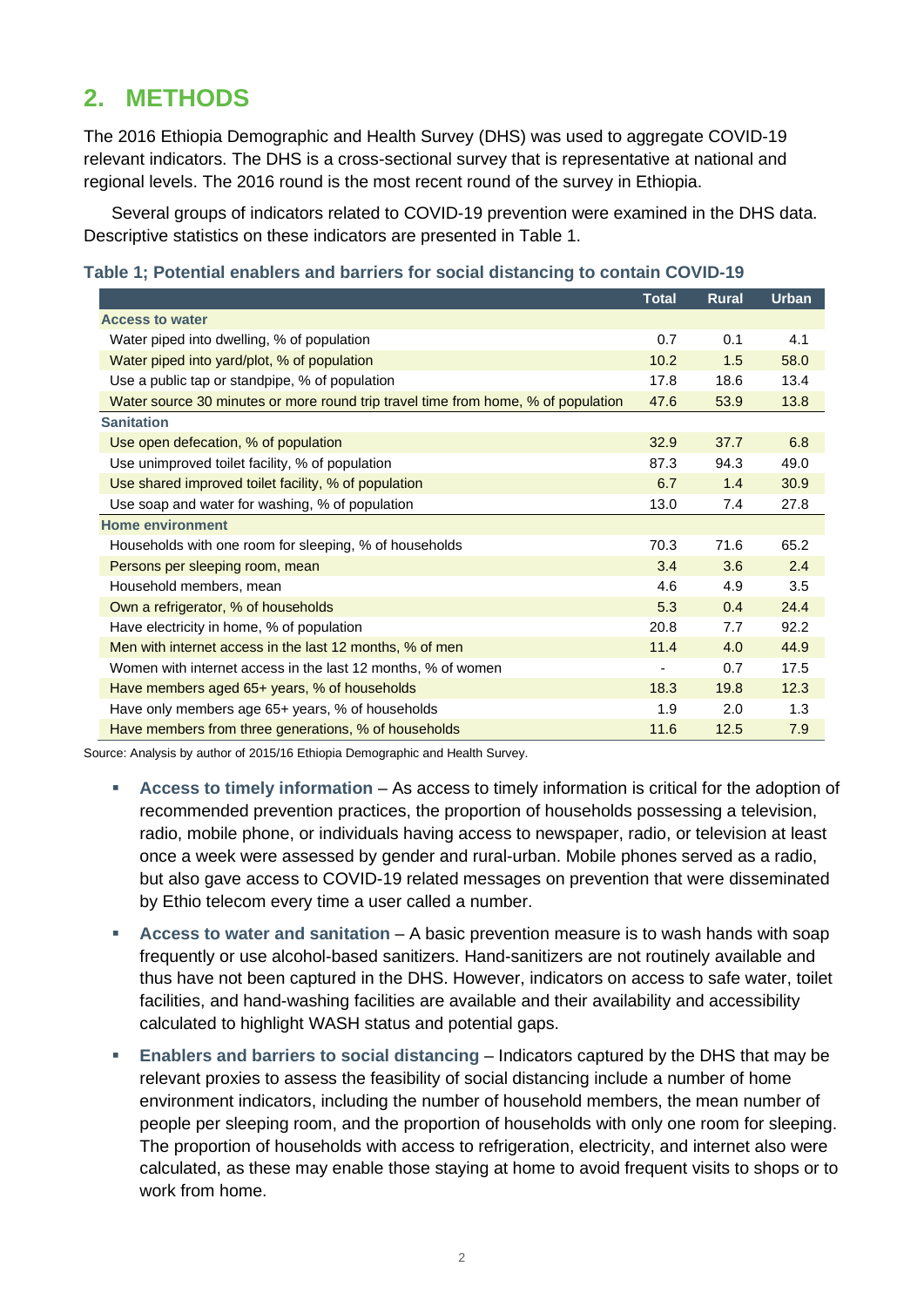The proportion of individuals experiencing any partner violence in the last 12 months prior the survey also was calculated. This indicator highlights a potential barrier to staying at home and a potential risk that needs to be evaluated if staying at home measures are strictly adopted. Although this survey analysis presents conditions at the time of the last DHS survey in 2016, the indicator can still be of use considering that there is a high likelihood of recurrence of partner violence (Abeya et al. 2011).

The 48 situational update reports on COVID-19 issued jointly by the Ministry of Health and the Ethiopian Public Health Institute from 16 March to 30 April 2020 also were reviewed for this paper. These reports continue to be issued. The content and information provided in the reports has grown with time, including details on the number of samples tested, location of cases, number of deaths and recoveries, the travel history of cases, and history of contact with a COVID-19 patient. Other COVID-19 related responses publicly made available by the Ministry of Health also have been reviewed.

## <span id="page-5-0"></span>**3. RESULTS**

As of 30 April 2020, Ethiopia had confirmed 130 cases of COVID-19 (Figure 1), with a large majority being imported cases. The distribution of cases by region was: Addis Ababa, 100; Oromia, 10; Amhara, 5; Dire Dawa, 5; Somali, 4; and Afar, 1.



<span id="page-5-1"></span>**Figure 1: Number of confirmed COVID-19 cases in Ethiopia, March and April 2020**

Source: Compiled by author.

The number of tests performed has steadily increased, reaching 16,434 tests by end-April, a figure that represents the administration of more than 1,000 tests per day (Figure 2). COVID-19 testing was done outside the country in much of March, but thereafter testing has been done at the Ethiopian Public Health Institute, the Armauer Hansen Research Institute, the National Livestock Research Institute, and the Tigray Health Research Institute (Table 2). By the third week of April, 12 more testing centers were operational, bringing the total number of testing centers to 20 and increasing the national capacity to more than 5,000 tests per day. Nine of the testing centers are in Addis Ababa with the rest in different locations across the country. Testing is performed on suspect cases, people with travel history, or those identified through contact-tracing.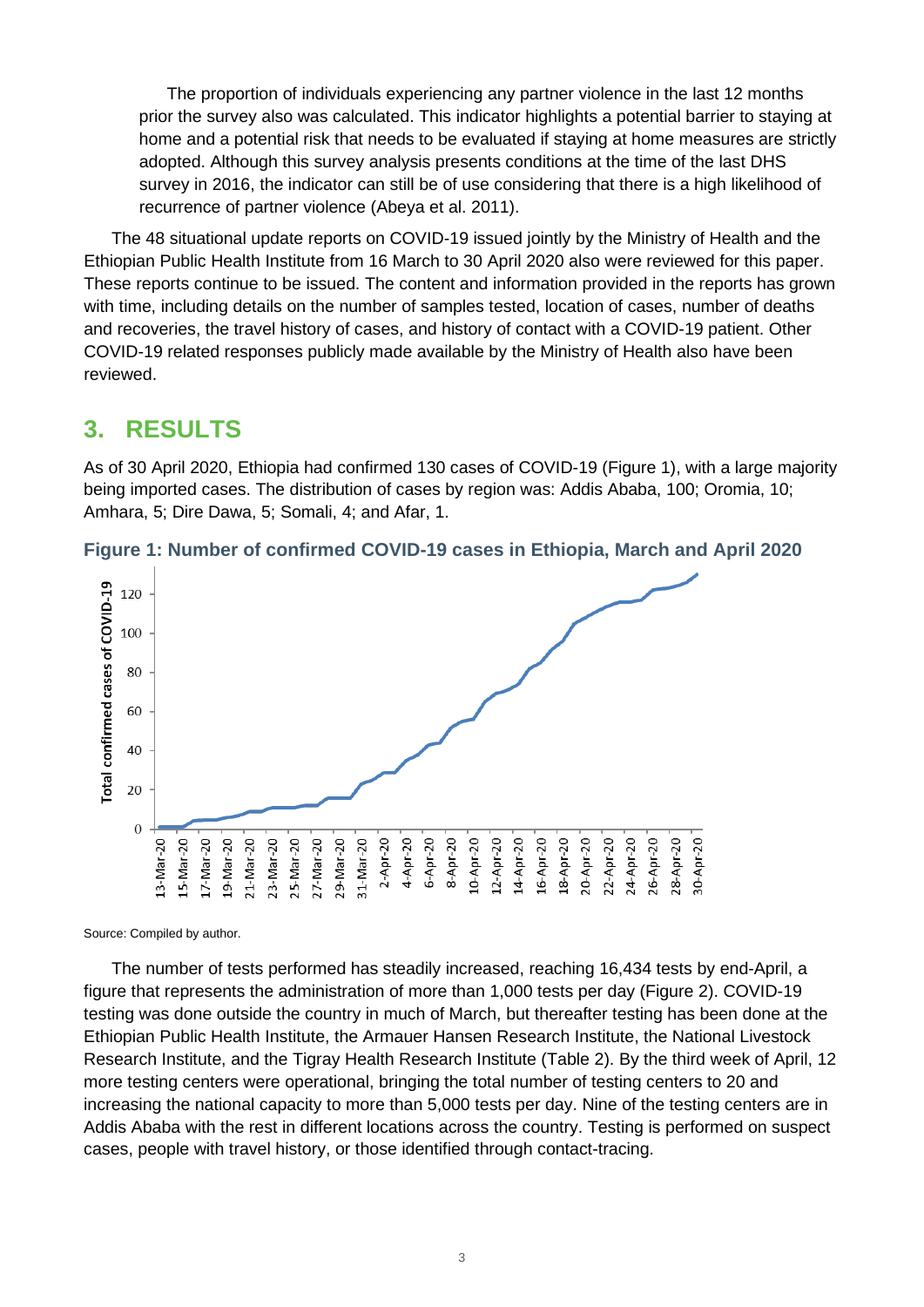

#### <span id="page-6-1"></span>**Figure 2: Number of COVID-19 tests in Ethiopia per thousand, March and April 2020**

Source: Compiled by author.

Note: Tests conducted per 1,000 members of the Ethiopian population.

#### <span id="page-6-0"></span>**Table 2: Selected actions taken since the confirmation of the first COVID-19 case in Ethiopia, March and April 2020**

| <b>Date</b> | <b>Action/response to COVID-19</b>                                                                                                                              |
|-------------|-----------------------------------------------------------------------------------------------------------------------------------------------------------------|
| $13-Mar$    | First confirmed COVID-19 case: a Japanese that came from Burkina Faso                                                                                           |
| 16-Mar      | Schools, large gatherings, sporting events suspended for 15 days                                                                                                |
|             | Free call-center announced                                                                                                                                      |
| 18-Mar      | Higher education task force established to work on COVID-19 related issues                                                                                      |
| 19-Mar      | <b>Experience sharing from China</b>                                                                                                                            |
| 19-Mar      | Testing kits received from WHO, CDC, and BGI-a Chinese genomic company                                                                                          |
| 20-Mar      | All travels entering the country are now required to remain in quarantine at selected hotels for 14 days at their<br>own expenses                               |
| 22-Mar      | Ethio telecom providing information on the outgoing call and text messaging 444                                                                                 |
| 22-Mar      | Support from Jack-Ma Foundation and the Alibaba group arrived                                                                                                   |
| 25-Mar      | 42 percent of Ministry of Health staff asked to work from home                                                                                                  |
| 25-Mar      | COVID-19 national resource mobilization-bank accounts announced                                                                                                 |
| 31-Mar      | Recruitment of volunteers for COVID-19 response                                                                                                                 |
| 02-Apr      | Expansion of lab testing-AHRI, National Livestock Research Institute, and Tigray Health Research Institute                                                      |
| 03-Apr      | World Bank approved 82.6 M for COVID-19 response for Ethiopia                                                                                                   |
| 04-Apr      | 641 tests conducted in Adama and Addis Ababa in random samples consisting community members, health<br>workers, and persons with direct contact with passengers |
| 08-Apr      | Religious gatherings are not anymore allowed; 1 months' prayer diffused through media is announced                                                              |
| 12-Apr      | National comprehensive COVID-19 management handbook for Ethiopia has been published                                                                             |
|             | Hawassa industrial park producing 10K masks/day to increase to 50K/day                                                                                          |
| 13-Apr      | United Arab Emirates supported 15 tons of COVID-19 prevention medical supplies                                                                                  |
| 16-Apr      | Ethio telecom has put stay home packages + donated 100 million ETB                                                                                              |
| 16-Apr      | The Chinese Anti-pandemic Medical Expert Team to Ethiopia to share lessons and deliver urgent medical<br>supplies                                               |
| 18-Apr      | UNICEF provided medical supplies through DFiD funding                                                                                                           |
| 19-Apr      | Makeshift of the millennium hall to a COVID-19 treatment center, designed to accommodate 1000 patients                                                          |
| 27-Apr      | 3rd round of essential medical supplies received from Jack Ma Foundation                                                                                        |
|             | Source: Compiled by author.                                                                                                                                     |

Note: Some of the dates may not be accurate as they reflect the time they were publicly announced

The proportion of households with access to types of media that could be potential vehicles for COVID-19-related messaging are presented in Figure 3. Among potential media outlets, mobile phones were the most accessible, but significant differences in access were observed between rural and urban areas. Not surprisingly, urban areas had the highest access to mobile phones. Access to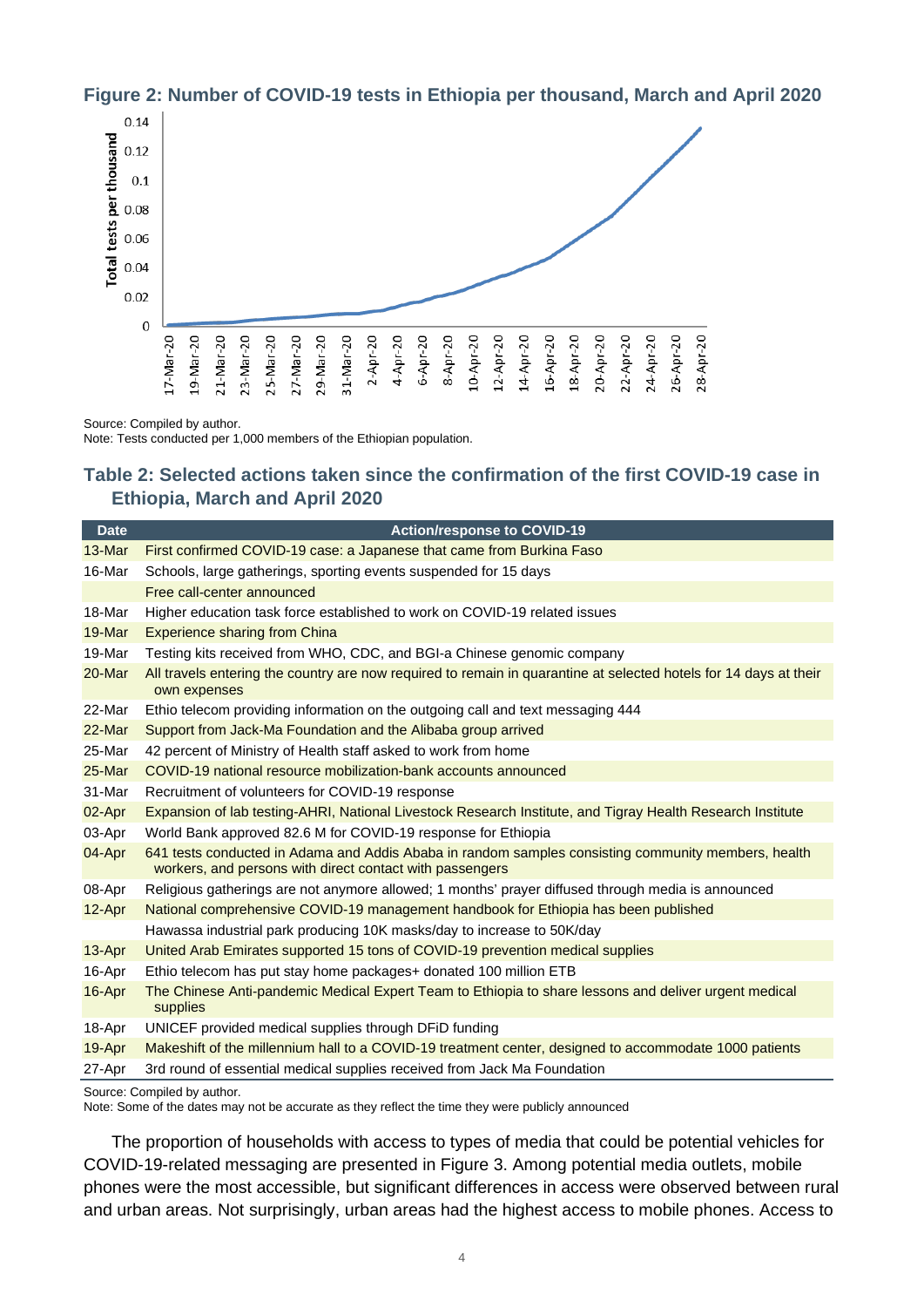television, although higher in urban areas, is generally low. Gender differences in access to TV, radio, or newspapers are observed. Men had generally higher access to media than women. The proportion of households with access to mobile phones ranged between 50 percent in Amhara to 97 percent in Addis Ababa (Figure 4). Considering that mobile phones are also used as radios, radio programming on COVID-19 can be obtained by those with access to mobile phones. In contrast, access to television was less than 20 percent in all regions, except Dire Dawa, Harari, and Addis Ababa.



#### <span id="page-7-0"></span>**Figure 3: Access to communication platforms related to COVID-19 health messaging**

Households possessing a mobile telephone

Source: Analysis by author of Ethiopia DHS 2016.

Households possessing a television

<span id="page-7-1"></span>



Figure 5 shows the proportion of the population that relies on a water source that is more than 30 minutes round-trip travel time away from their households, by region. More than a third of the populations in Afar; Somali; Southern Nations, Nationalities, and People's (SNNP); and Amhara; rely on water sources located more than 30 minutes round-trip travel time from their household (Figure 5). This is particularly the case for rural households (Table 1). About 18 percent of the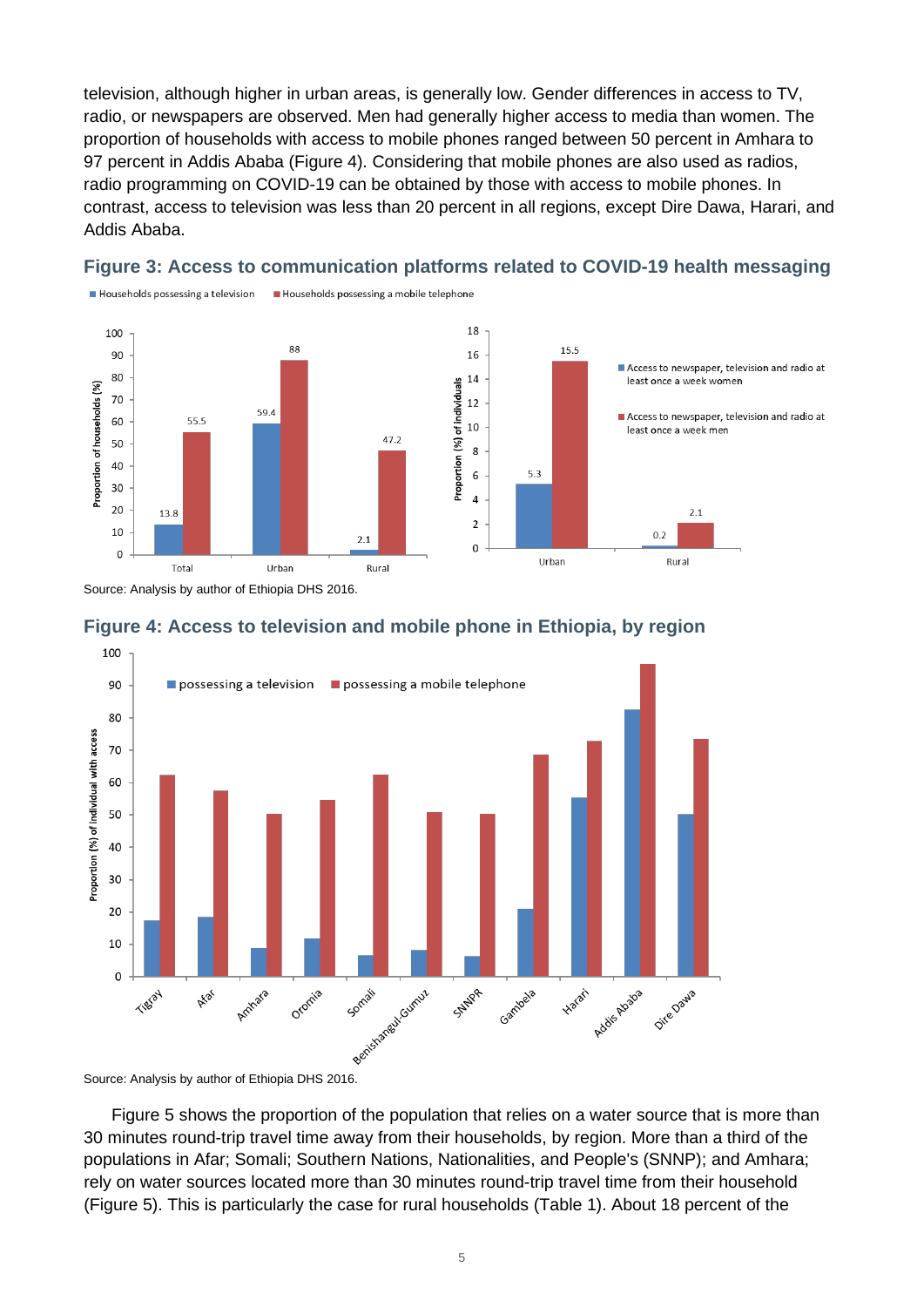population use public standpipes or taps. The proportion of households with soap and water for hand-washing was 13 percent in 2016, with 31 percent of urban households, but only 1.4 percent of rural households (Table 1). Apart from households in the wealthiest wealth quintile, most Ethiopian households have poor WASH conditions (Figure 6).



<span id="page-8-0"></span>**Figure 5: Population living in households that relies on a water source more than 30 minutes round-trip travel time away, by region**

#### <span id="page-8-1"></span>**Figure 6: Household water, sanitation and hygiene (WASH) characteristics, by wealth quintile**



Source: Analysis by author of Ethiopia DHS 2016.

Home environment-related indicators that can help assess the possibility of social distancing are presented in Table 1. A large proportion of rural households use unimproved toilet facilities, while sharing of improved toilet facilities was more common for urban households. About 70 percent of households had only one room for sleeping, with relatively small differences between rural (71.6 percent) and urban (65.2 percent) households. Only a fifth of households in Ethiopia have access to electricity. However, access to electricity is disproportionately an urban phenomenon – 92 percent of urban households have access to electricity, while only 8 percent of rural households do. Ownership of a refrigerator is almost nonexistent in rural areas, while a quarter of urban households own a refrigerator.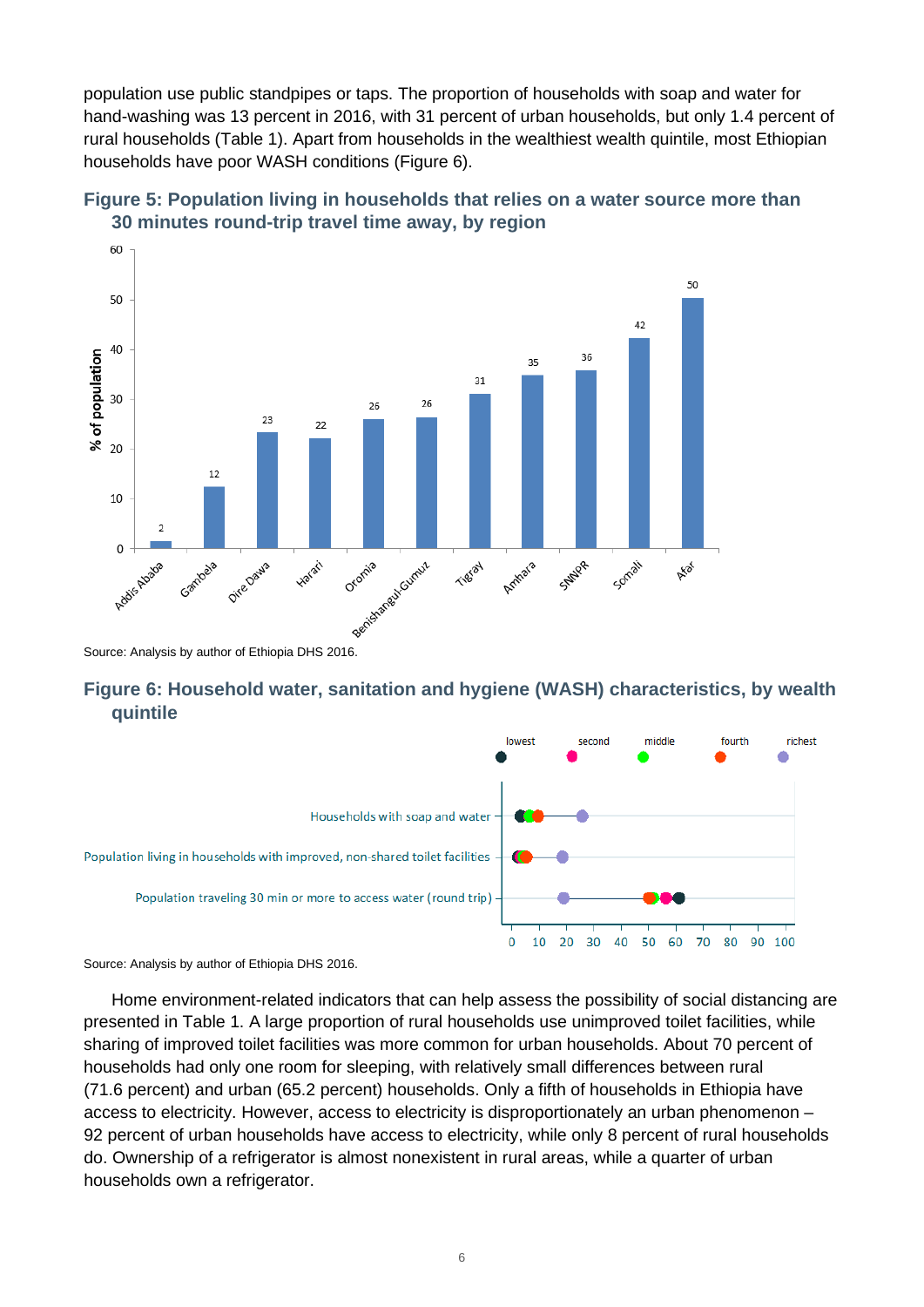The proportion of households with members aged 65 years and older is 18.3 percent at national level, with slightly higher figures in rural areas (19.8 percent) than in urban areas (12.3 percent). About 2 percent of the households were composed of only members' aged 65 years and older.



<span id="page-9-1"></span>**Figure 7: Partner violence in the last 12 months, by rural and urban**

Source: Analysis by author of Ethiopia DHS 2016.

Partner violence is also common in both urban and rural areas – 29 percent of women in rural households and 19 percent in urban households reported having been a victim of partner violence in the 12 months preceding the survey (Figure 7).

### <span id="page-9-0"></span>**4. DISCUSSION**

Since the first case of COVID-19 was confirmed in Ethiopia, the number of cases has been increasing steadily, but at a slower pace than earlier estimates. The distribution of cases has also been growing, with more regions reporting their first cases. The Government has been taking swift actions to contain the virus and prevent transmission. Basic prevention measures such as handwashing and social distancing have been advised and prevention methods are being constantly communicated to the public through media platforms. However, a sizeable proportion of the rural population may not have access to the media platforms. Moreover, current levels of access to water and hand-washing facilities, and characteristics of the home environment are not conducive for effective implementation of basic prevention measures, including social distancing.

Just two days after the confirmation of the first COVID-19 case, the Government ordered the closing of schools. Additional measures such as halting the movement of people across all borders and advice to work from home were put in place a week after (OPM 2020). Isolation of suspect cases, testing, and contact tracing are performed routinely, guided by a COVID-19 management handbook (MoH 2020). These swift actions might have contributed to the lower number of cases registered relative to expectations from various models (EPHI 2020). Indeed, countries that acted quickly and implemented public health preventive measures with aggressive testing, isolation, and contact tracing have managed to contain the spread of COVID-19 reasonably well without lockdowns (Lee et al. 2020). Countries that had wider community transmission, like China, required more stringent actions to contain the virus (Fisher & Wilder-Smith 2020).

During pandemics, such as that of COVID-19, the importance of continued information dissemination on symptoms, mode of transmission, and treatment modalities is unquestionable. The analysis here suggests that access to information platforms currently being used to transmit COVID-19 related preventive messages, such as mobile phones, newspapers, and television and radio transmissions, reach a significant proportion of the population in urban centers, but many rural households are not reached. The effort of the Ethio telecom to provide preventive messages during phone calls is strategic and likely to reach a larger segment of the population than, for example, television transmissions. This is supported by findings from a recent qualitative study in Ethiopia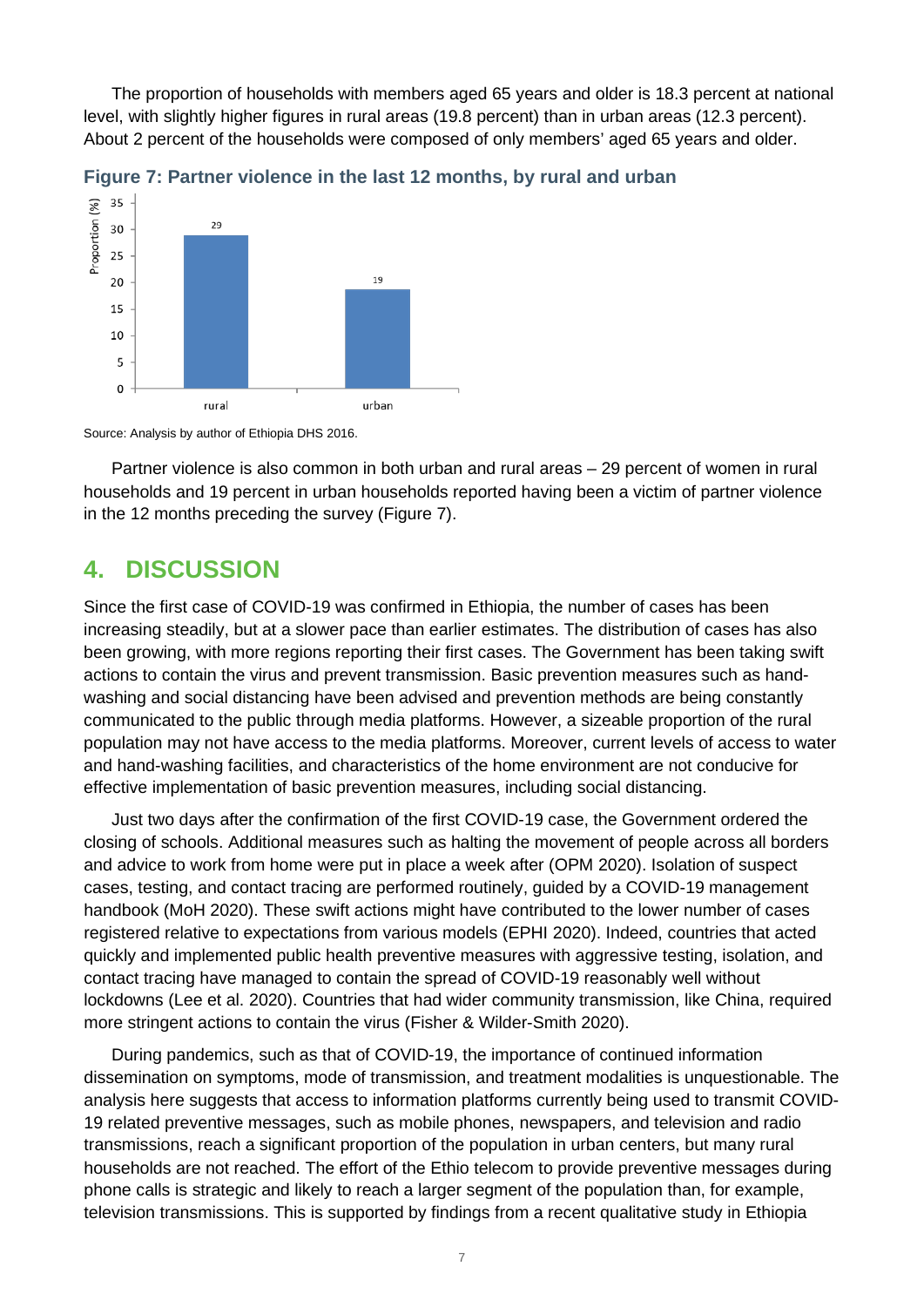among urban and rural adolescents which found that the main and often only source of information they received on COVID-19 prevention were the messages from Ethio telecom (Jones et al. 2020). Expanding communication platforms through community sensitization and conveying messages through religious leaders and health extension workers would be needed to ensure that the most vulnerable segments of the population are reached with these messages. While reach is important, a health risk communication strategy is also critical – effective interventions can fail if messaging is not adapted to local context and culture or does not meet specific information needs (Vaughan & Tinker 2009).

A first line of prevention against COVID-19 is to frequently wash hands with soap. Access to water and soap is, however, a limiting factor as traveling long-distances to access water is common and only a small proportion of the Ethiopian rural population has routine access to soap. A significant segment of the population uses shared stand pipes and toilets. Without adequate preventive measures, these water sources and sanitation facilities can constitute a channel of transmission. Public health messages need to be adapted to be considerate of this reality and to guide citizens on what to do in such circumstances (WHO 2020a). Concerted efforts will also be needed to make soap and water accessible in both rural and urban areas through resource mobilization, increased local production and distribution of soap, and the use of water trucks to distribute water in areas with limited access to water so as to prevent crowding at water sources and support social distancing measures.

The findings here also highlight several barriers to social distancing measures. For example, the limited number of sleeping rooms in most households illustrates the difficulty of self-isolating in cases where a family member is suspected of possibly being infected by COVID-19. Limited access to electricity and internet connection discourages work from home, and may also widen inequalities between children while home-schooling (Masters et al. 2020). Poor access to electricity also means difficulties in charging phones, further preventing regular access to COVID-19 prevention messages disseminated during phone calls and through radio. The fact that very few households have a refrigerator means that households cut down on the consumption of perishables, which often are nutrient-dense foods, or visit wet markets more frequently, compromising the effectiveness of social distancing measures.

Further complicating the situation is the high levels of partner violence within households in both urban and rural areas. Indeed, reports of child and partner violence have been increasing in other countries during the COVID-19 lockdowns (Bradbury-Jones & Isham 2020). Lockdown relaxation measures seen in some European countries have advised that the young restart working, while those aged 65 years and older are advised to stay at home (WHO 2020b). Some Government offices in Ethiopia have used this strategy to limit the transmission of COVID-19. However, this is unlikely to be of much significance in the Ethiopian context given that less than 2 percent of households are solely composed of members aged 65 years and older.

Using the latest round of DHS, this study show that the basic COVID-19 prevention measures like hand washing and social distancing are associated with significant challenges. Although the latest round of DHS was used, some of the indicators might have evolved since then. However, the conditions described using the 2016 survey are likely still relevant for informing current realities.

### <span id="page-10-0"></span>**5. RECOMMENDATIONS**

Aggressive attempts to slow down the transmission of the COVID-19 virus in Ethiopia should continue, particularly those efforts to prevent the transmission of the virus to rural areas, where basic prevention measures are harder to implement and access to health care is the lowest. Rural areas will require exceptional support to make water and soap accessible to implement the "basic"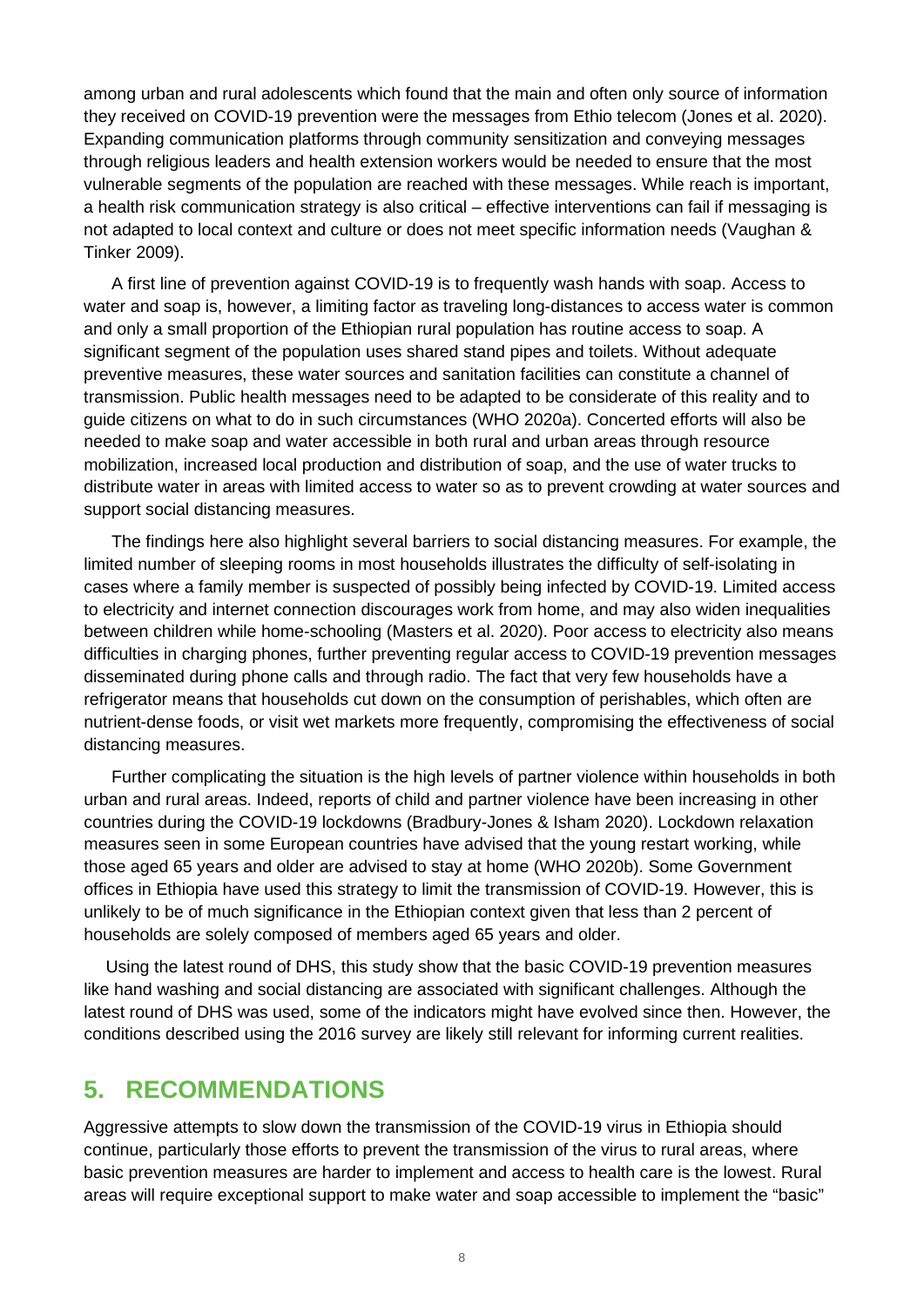COVID-19 prevention strategies. Communication platforms should be adapted to different local realities and ensure that the messages are not solely on "what needs to be done", but also on "how it can be done", even in the most difficult places and at the most difficult time.

In the face of a pandemic, focus should be on what needs to be done urgently to flatten the curve of infections due to the pandemic. However, attention must also be paid to what can be done to avoid a resurgence of COVID-19 infections and of similar pandemics in the future. The current pandemic illuminates the serious challenges related to WASH and inequalities between rural and urban areas. The COVID-19 pandemic can serve as an awakening to invest more in WASH, in improving the home environment, and in improved food and nutrition to protect the health and wellbeing of Ethiopia's citizens.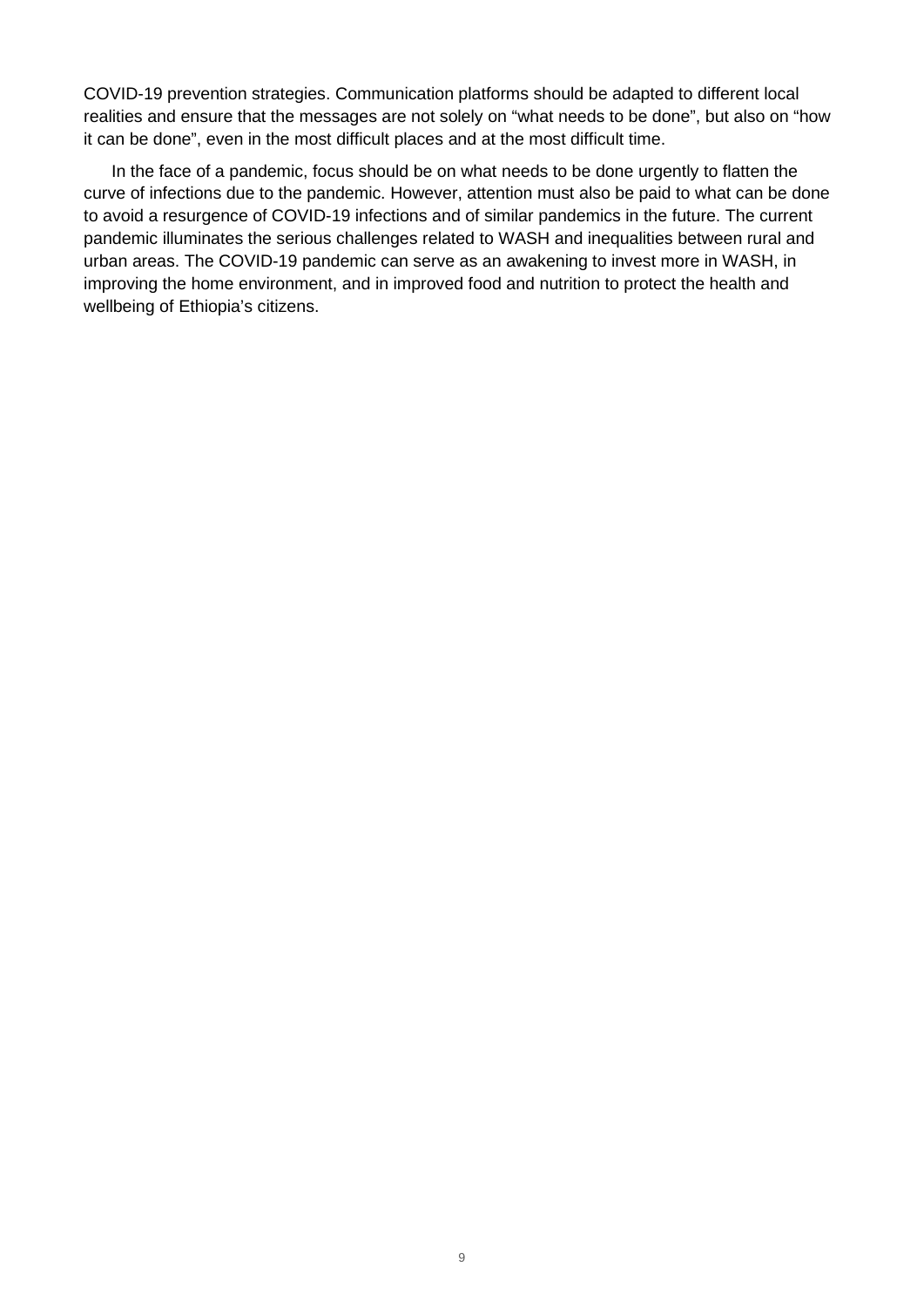### <span id="page-12-0"></span>**REFERENCES**

- Abeya, S.G., M.F. Afework, & A.W. Yalew. 2011. "Intimate partner violence against women in western Ethiopia: Prevalence, patterns, and associated factors." *BMC Public Health*, 11 (1): 913.
- Bradbury-Jones, C., & L. Isham. 2020. "The pandemic paradox: The consequences of COVID-19 on domestic violence." *Journal of Clinical Nursing*. https://doi.org/10.1111/jocn.15296.
- Cohen, J., & K. Kupferschmidt. 2020. "Countries test tactics in 'war 'against COVID-19." *Science*, 367 (6484): 1287-1288.
- EPHI (Ethiopian Public Health Institute). 2020. *Rapid Evidence Synthesis on COVID-19 Pandemic to Inform the Ethiopian Ministry of Health (MoH)*. Addis Ababa: EPHI.
- Fisher, D., & A. Wilder-Smith. 2020. "The global community needs to swiftly ramp up the response to contain COVID-19." *The Lancet*, 395 (10230): 1109-1110.
- Geda, A. 2020. *The Macroeconomic and Social Impact of COVID-19 in Ethiopia and Suggested Direction for Policy Response*. Addis Ababa: Addis Ababa University.
- HLPE (High Level Panel of Experts on Food Security and Nutrition). 2020. Impact of COVID-19 on Food Security and Nutrition (FSN). Rome: HLPE Secretariat, FAO. Accessed at http://www.fao.org/cfs/cfs-hlpe
- IMF (International Monetary Fund). 2020. *Policy Responses to COVID19*. Website. Washington, DC: IMF. https://www.imf.org/en/Topics/imf-and-covid19/Policy-Responses-to-COVID-19.
- Jones, N., Y. Gebeyehu, K. Gezahegn, A. Iyasu, K. Tilahun, F. Workneh, & W. Yadete. 2020. *Listening to young people's voices under COVID-19. Exploring adolescents' experiences and priorities in Ethiopia under COVID-19*. Policy brief. London: Gender and Adolescence: Global Evidence.
- Lee, V.J., C.J. Chiew, & W.X. Khong. 2020. "Interrupting transmission of COVID-19: Lessons from containment efforts in Singapore." *Journal of Travel Medicine*. doi: 10.1093/jtm/taaa039
- Loayza, N.V., & S. Pennings. 2020. *Macroeconomic policy in the time of covid-19: A primer for developing countries*. World Bank: Washington DC.
- Maier, B.F., & D. Brockmann. 2020. "Effective containment explains sub-exponential growth in recent confirmed COVID-19 cases in China." *Science*. DOI: 10.1126/science.abb4557
- Masters, G.N., P. Taylor-Guy, J. Fraillon, & A.-M. Chase. 2020. *Ministerial Briefing Paper on Evidence of the Likely Impact on Educational Outcomes of Vulnerable Children Learning at Home during COVID-19*. Canberra: Australian Government, Department of Education, Skills and Employment. Accessed at: https://research.acer.edu.au/learning\_processes/24/.
- MoH (Ministry of Health) & EPHI (Ethiopian Public Health Institute). 2020. *Notification Notes on COVID-19 Situational Update.* Website. Addis Ababa: MoH & EPHI. https://www.ephi.gov.et/index.php/public-health-emergency/novelcorona-virus-update
- MoH (Ministry of Health). 2020. *National comprehensive COVID-19 management handbook*. Addis Ababa: MoH.
- OPM (Office of the Prime Minister). 2020. Press releases of 23 and 27 March 2020. Addis Ababa: OPM.
- Tamru, S., K. Hirvonen, & B. Minten. 2020. *Impacts of the COVID-19 crisis on vegetable value chains in Ethiopia.* IFPRI  blog. Addis Ababa: International Food Policy Research Institute (IFPRI). https://www.ifpri.org/blog/impacts-covid-19 crisis-vegetable-value-chains-ethiopia
- Terefe, M. 2020. *Physical Distancing*. TrackEthioGov website. [https://www.trackethiogov.com/physical-distancing](https://www.trackethiogov.com/physical-distancing-measures)[measures.](https://www.trackethiogov.com/physical-distancing-measures) Accessed: April 28, 2020.
- UNICEF. 2020. *Socio-economic impacts of COVID-19*. Addis Ababa: UNICEF-Ethiopia. [https://www.unicef.org/ethiopia/reports/socio-economic-impacts-covid-19.](https://www.unicef.org/ethiopia/reports/socio-economic-impacts-covid-19) Accessed: April 27, 2020.
- Vaughan, E., & T. Tinker. 2009. "Effective health risk communication about pandemic influenza for vulnerable populations." *American Journal of Public Health*, 99 (S2): S324-S332.
- WHO (World Health Organization). 2020a. *Modes of transmission of virus causing COVID-19: Implications for IPC precaution recommendations*. Scientific brief. Geneva: World Health Organization.
- WHO (World Health Organization). 2020b. *Older people are at highest risk from COVID-19, but all must act to prevent community spread*. Statement. Geneva: World Health Organization. http://www.euro.who.int/en/health-topics/healthemergencies/coronavirus-covid-19/statements/statement-older-people-are-at-highest-risk-from-covid-19,-but-all-mustact-to-prevent-community-spread. Accessed: May 03, 2020/
- Wilder-Smith, A., & D.O. Freedman. 2020. "Isolation, quarantine, social distancing and community containment: Pivotal role for old-style public health measures in the novel coronavirus (2019-nCoV) outbreak." *Journal of Travel Medicine*, 27 (2)[. https://doi.org/10.1093/jtm/taaa020.](https://doi.org/10.1093/jtm/taaa020)